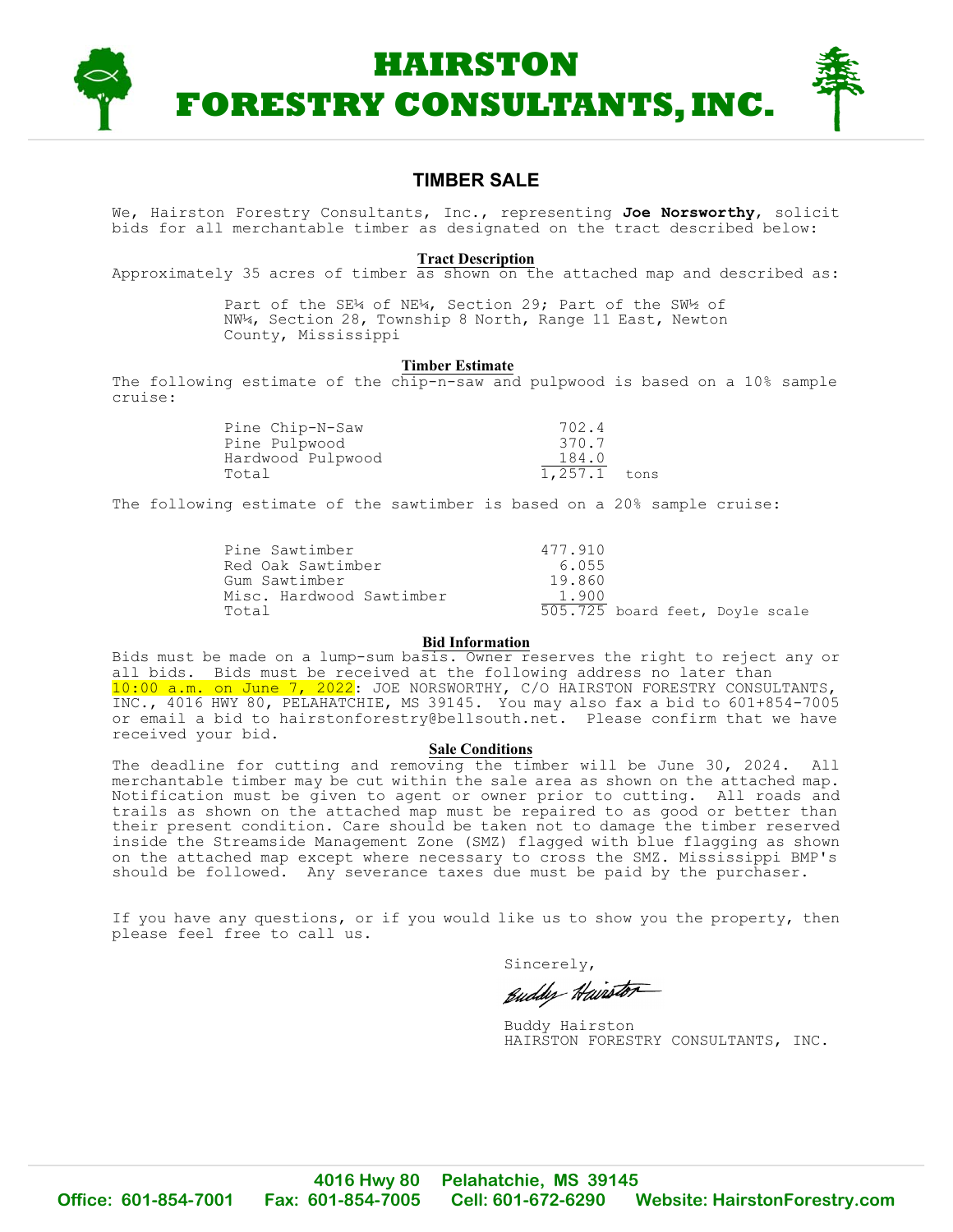### **Norsworthy Tract - Stand Table**

|                                   | <b>DBH</b>            |                   | 14               | 16                   | $\overline{18}$          | 20               | $\overline{22}$      | 24                   | 26                   | 28                   | 30               | 32                      | 34                      | 36                      | 38                   | 40                   | <b>Totals</b>    |
|-----------------------------------|-----------------------|-------------------|------------------|----------------------|--------------------------|------------------|----------------------|----------------------|----------------------|----------------------|------------------|-------------------------|-------------------------|-------------------------|----------------------|----------------------|------------------|
| Sawtimber<br>(20% Sample)<br>Pine | Pine                  | # Trees<br>Volume | 780<br>86.060    | 490<br>87.125        | 405<br>109.965           | 275<br>99.820    | 105<br>48.525        | 55<br>32.490         | 20<br>13.925         | $\mathbb O$<br>0.000 | $\circ$<br>0.000 | $\circ$<br>0.000        | $\mathbb O$<br>0.000    | $\mathbb O$<br>0.000    | $\mathbb O$<br>0.000 | $\circ$<br>0.000     | 2,130<br>477.910 |
|                                   | Spruce Pine           | # Trees<br>Volume | $\circ$<br>0.000 | $\mathbb O$<br>0.000 | $\mathbb O$<br>0.000     | $\circ$<br>0.000 | $\mathbb O$<br>0.000 | $\mathbb O$<br>0.000 | $\mathbb O$<br>0.000 | $\mathbb O$<br>0.000 | $\circ$<br>0.000 | $\mathbb O$<br>0.000    | $\mathbb O$<br>0.000    | $\mathbb O$<br>0.000    | $\mathbb O$<br>0.000 | $\mathsf 0$<br>0.000 | $\circ$<br>0.000 |
|                                   | Red Oak               | # Trees<br>Volume | 15<br>0.990      | 15<br>1.740          | $5\overline{5}$<br>1.075 | 10<br>2.250      | $\mathbb O$<br>0.000 | $\circ$<br>0.000     | $\mathbb O$<br>0.000 | $\circ$<br>0.000     | $\circ$<br>0.000 | $\overline{0}$<br>0.000 | $\circ$<br>0.000        | $\overline{0}$<br>0.000 | $\mathbb O$<br>0.000 | $\circ$<br>0.000     | 45<br>6.055      |
|                                   | Gum                   | # Trees<br>Volume | 45<br>3.330      | 15<br>2.070          | 30<br>5.940              | 25<br>5.085      | 10<br>3.435          | $\mathbb O$<br>0.000 | $\mathbb O$<br>0.000 | $\mathbb O$<br>0.000 | $\circ$<br>0.000 | $\circ$<br>0.000        | $\mathbb O$<br>0.000    | $\mathbb O$<br>0.000    | $\,$ 0<br>0.000      | $\mathbb O$<br>0.000 | 125<br>19.860    |
|                                   | Misc. Hdwd.           | # Trees<br>Volume | 5<br>0.240       | 5<br>0.580           | $\overline{0}$<br>0.000  | $\circ$<br>0.000 | $\mathbb O$<br>0.000 | 5<br>1.080           | $\mathbb O$<br>0.000 | $\circ$<br>0.000     | $\circ$<br>0.000 | $\overline{0}$<br>0.000 | $\overline{0}$<br>0.000 | $\mathbb O$<br>0.000    | $\mathbb O$<br>0.000 | $\circ$<br>0.000     | 15<br>1.900      |
|                                   |                       |                   |                  |                      |                          |                  |                      |                      |                      |                      |                  |                         |                         |                         |                      |                      |                  |
|                                   |                       |                   |                  |                      |                          |                  |                      |                      |                      |                      |                  |                         |                         |                         |                      |                      |                  |
|                                   |                       |                   |                  |                      |                          |                  |                      |                      |                      |                      |                  |                         |                         |                         |                      |                      |                  |
|                                   |                       |                   |                  |                      |                          |                  |                      |                      |                      |                      |                  |                         |                         |                         |                      |                      |                  |
|                                   |                       |                   |                  |                      |                          |                  |                      |                      |                      |                      |                  |                         |                         |                         |                      |                      |                  |
|                                   |                       |                   |                  |                      |                          |                  |                      |                      |                      |                      |                  |                         |                         |                         |                      |                      |                  |
| Hardwood Sawtimber (20% Sample)   |                       |                   |                  |                      |                          |                  |                      |                      |                      |                      |                  |                         |                         |                         |                      |                      |                  |
|                                   |                       |                   |                  |                      |                          |                  |                      |                      |                      |                      |                  |                         |                         |                         |                      |                      |                  |
|                                   |                       |                   |                  |                      |                          |                  |                      |                      |                      |                      |                  |                         |                         |                         |                      |                      |                  |
|                                   |                       |                   |                  |                      |                          |                  |                      |                      |                      |                      |                  |                         |                         |                         |                      |                      |                  |
|                                   | <b>Total Hardwood</b> | # Trees<br>Volume | 65<br>4.560      | 35<br>4.390          | 35<br>7.015              | 35<br>7.335      | 10<br>3.435          | 5<br>1.080           | $\circ$<br>0.000     | $\circ$<br>0.000     | $\circ$<br>0.000 | $\overline{0}$<br>0.000 | $\circ$<br>0.000        | $\circ$<br>0.000        | $\circ$<br>0.000     | $\circ$<br>0.000     | 185<br>27.815    |

|                | <b>DBH</b> |         | 10    | 12    | <b>Total</b> |
|----------------|------------|---------|-------|-------|--------------|
| (eks           | Pine       | # Trees | 520   | 780   | 1,300        |
| ဖိ<br>es<br>Fi |            | Volume  | 217.4 | 485.0 | 702.4        |

| <b>DBH</b> |         | 10    | 12    | <b>Total</b> | ত ৯    | <b>DBH</b>                 |         |      |       | 10    | $12 \,$ | 14  | 16  | Total |
|------------|---------|-------|-------|--------------|--------|----------------------------|---------|------|-------|-------|---------|-----|-----|-------|
| Pine       | # Trees | 520   | 780   | 1,300        |        | Pine<br>ᇗ                  | # Trees | 350  | 690   | 240   | 80      |     |     | 1,360 |
|            | Volume  | 217.4 | 485.0 | 702.4        |        |                            | Volume  | 39.4 | 181.2 | 100.3 | 49.7    | 0.0 | 0.0 | 370.7 |
|            |         |       |       |              |        | $\boldsymbol{\omega}$<br>ທ |         |      |       |       |         |     |     |       |
|            |         |       |       |              | -<br>- | Hardwood                   | # Trees | 300  | 310   | 120   | 60      | 10  |     | 800   |
|            |         |       |       |              | ΔΞ     |                            | Volume  | 27.8 | 71.0  | 44.2  | 32.9    | 8.1 | 0.0 | 184.0 |
|            |         |       |       |              |        |                            |         |      |       |       |         |     |     |       |

*All Sawtimber volumes are given in MBF (thousand board feet)* Sawtimber Volume Per Acre and the state of 14.449 *All Chip-N-Saw and Pulpwood volumes are given in standard tons* Pulpwood & Chip Saw Volume Per Acre 35.9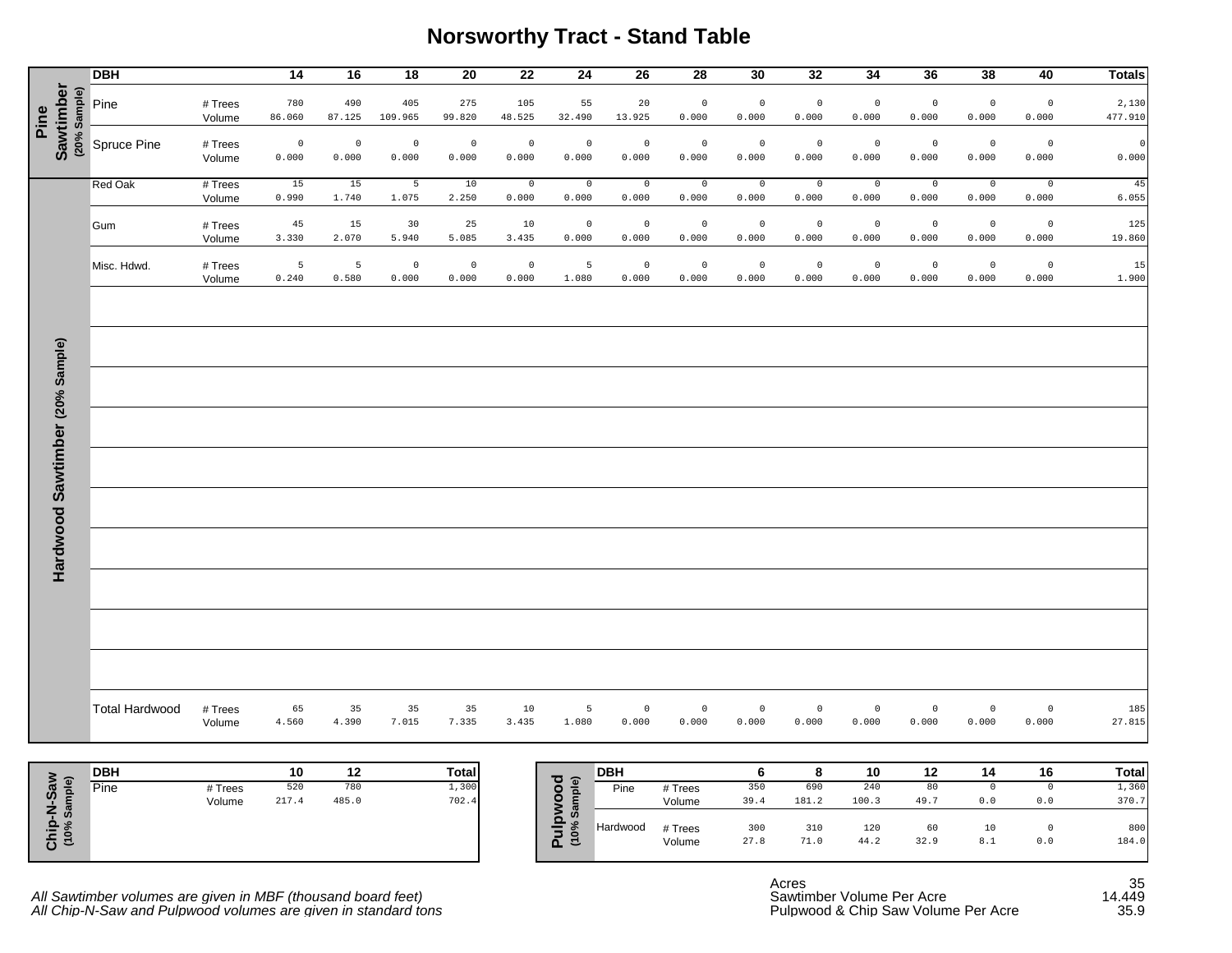## Norsworthy Tract

Township 8 North, Range 11 East, Newton County, MS

**Timber Sale Map**



www.HairstonForestry.com